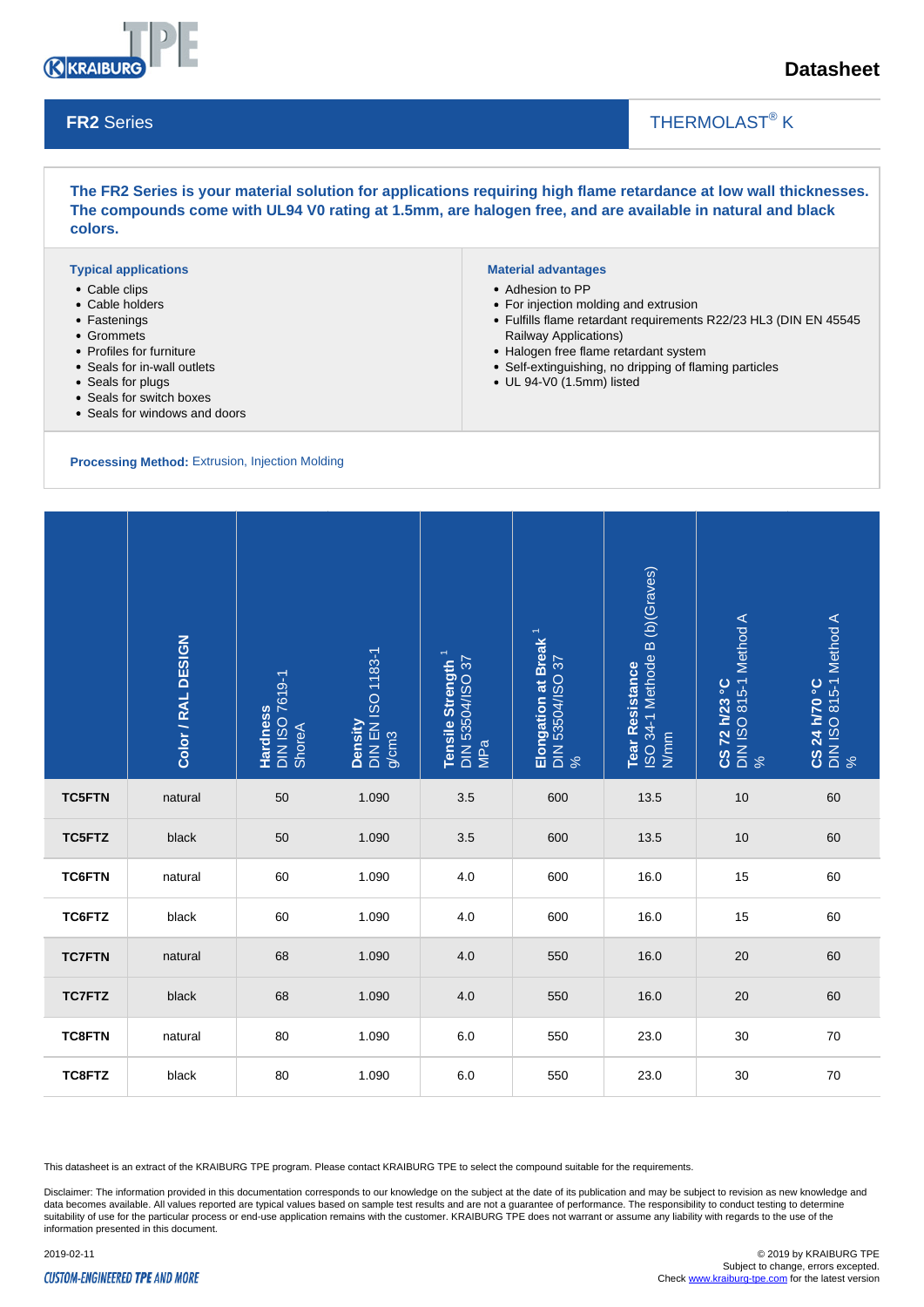

## **Datasheet**

# **FR2** Series

THERMOLAST<sup>®</sup> K

 $\overline{\phantom{a}}$ 

 $1$  Deviating from ISO 37 standard test piece S2 is tested with a traverse speed of 200 mm/min.

All values published in this data sheet are rounded average values.

This datasheet is an extract of the KRAIBURG TPE program. Please contact KRAIBURG TPE to select the compound suitable for the requirements.

Disclaimer: The information provided in this documentation corresponds to our knowledge on the subject at the date of its publication and may be subject to revision as new knowledge and data becomes available. All values reported are typical values based on sample test results and are not a guarantee of performance. The responsibility to conduct testing to determine<br>suitability of use for the particular p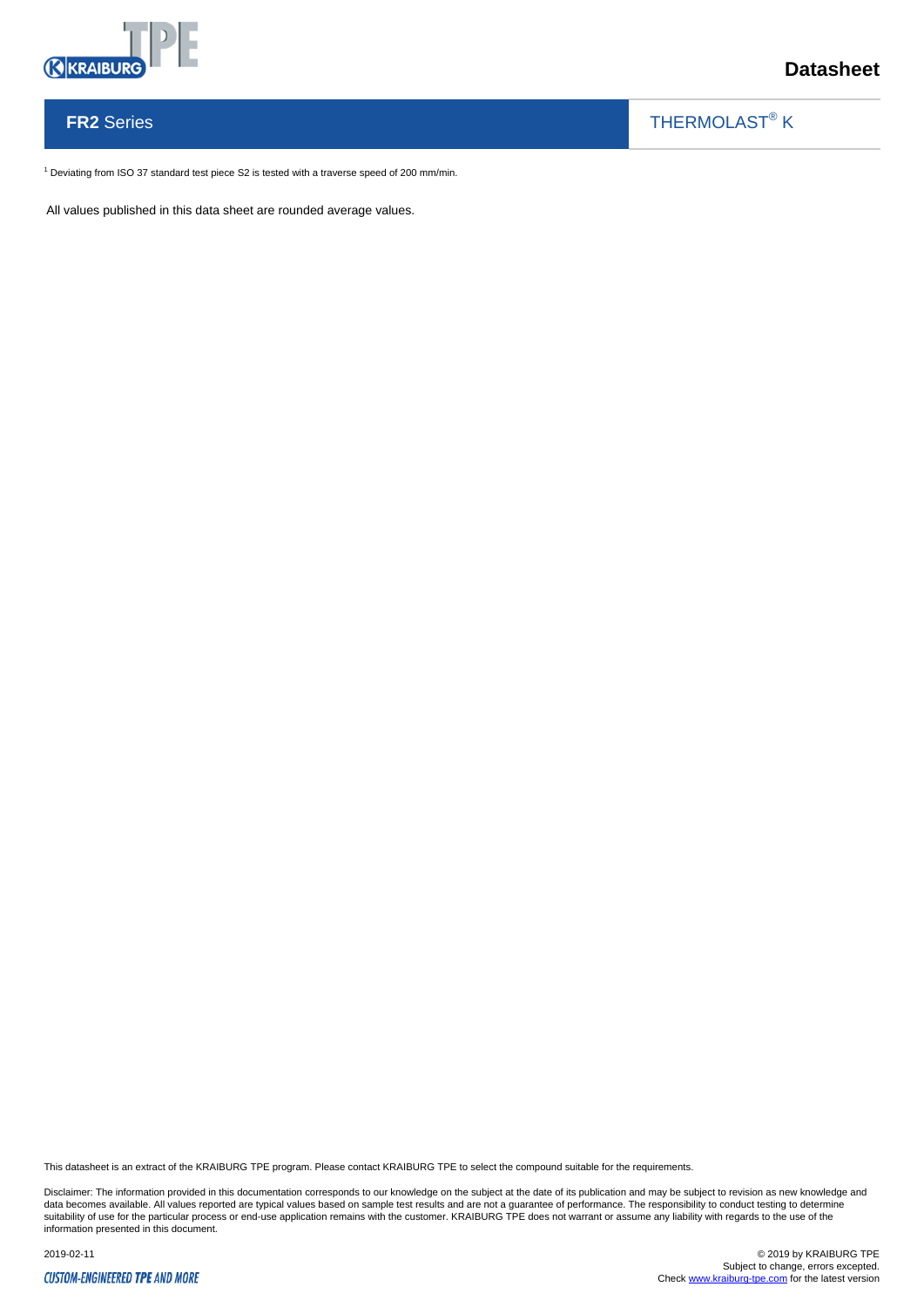

**FR2** Series

## **Datasheet**

THERMOLAST<sup>®</sup> K

 $\overline{\phantom{a}}$ 

| <b>Processing Guideline Injection Molding</b> |                                                                                                                                                                                                                                                                                                        |  |  |  |  |  |
|-----------------------------------------------|--------------------------------------------------------------------------------------------------------------------------------------------------------------------------------------------------------------------------------------------------------------------------------------------------------|--|--|--|--|--|
| Cylinder temperature                          | 170 - 190 - 210 °C, max. 220 °C (340 - 370 - 410 °F, max. 430 °F)                                                                                                                                                                                                                                      |  |  |  |  |  |
| Hotrunner                                     | Hot runner temperatures: 180 - 220 °C (356 - 428 °F). The runner should be empty after a maximum<br>of 2 - 3 shots.                                                                                                                                                                                    |  |  |  |  |  |
| Injection pressure                            | 200 - 1000 bar (2900 - 14504 psi) (depending on the size and weight of the part).                                                                                                                                                                                                                      |  |  |  |  |  |
| Injection rate                                | In general, the fill time should not be more than 1-2 seconds.                                                                                                                                                                                                                                         |  |  |  |  |  |
| Hold pressure                                 | We recommend to derive the optimum hold pressure from determining the solidification point, starting<br>with 40 % - 60 % of the required injection pressure.                                                                                                                                           |  |  |  |  |  |
| Back pressure                                 | 20 - 100 bar; if color batches are used, higher back pressure is necessary.                                                                                                                                                                                                                            |  |  |  |  |  |
| Screw retraction                              | If an open nozzle is used processing with screw retraction is advisable.                                                                                                                                                                                                                               |  |  |  |  |  |
| Mold temperature                              | 25 - 40 °C (77 - 104 °F)                                                                                                                                                                                                                                                                               |  |  |  |  |  |
| Predrying                                     | To maintain a high level of mechanical properties the resin must be pre-dried. The use of a desiccant<br>dehumidifying dryer is recommended. Drying conditions: 80 °C for 6 hrs; maximum dew point of the<br>inlet air: -25 °C. The maximum residual moisture of the material should not exceed 0,05%. |  |  |  |  |  |
| Needle valve                                  | With materials < 50 Shore A the use of a needle valve is advisable.                                                                                                                                                                                                                                    |  |  |  |  |  |
| Screw geometry                                | Standard 3-zone polyolefine screw.                                                                                                                                                                                                                                                                     |  |  |  |  |  |
| Residence time                                | The residence time is to be set as short as possible with a maximum of 10 minutes.                                                                                                                                                                                                                     |  |  |  |  |  |
| Cleaning recommendation                       | For cleaning and purging of the machine it is appropriate to use polypropylene or polyethylene.<br>Machine must be PVC-free.                                                                                                                                                                           |  |  |  |  |  |

This datasheet is an extract of the KRAIBURG TPE program. Please contact KRAIBURG TPE to select the compound suitable for the requirements.

Disclaimer: The information provided in this documentation corresponds to our knowledge on the subject at the date of its publication and may be subject to revision as new knowledge and<br>data becomes available. All values r